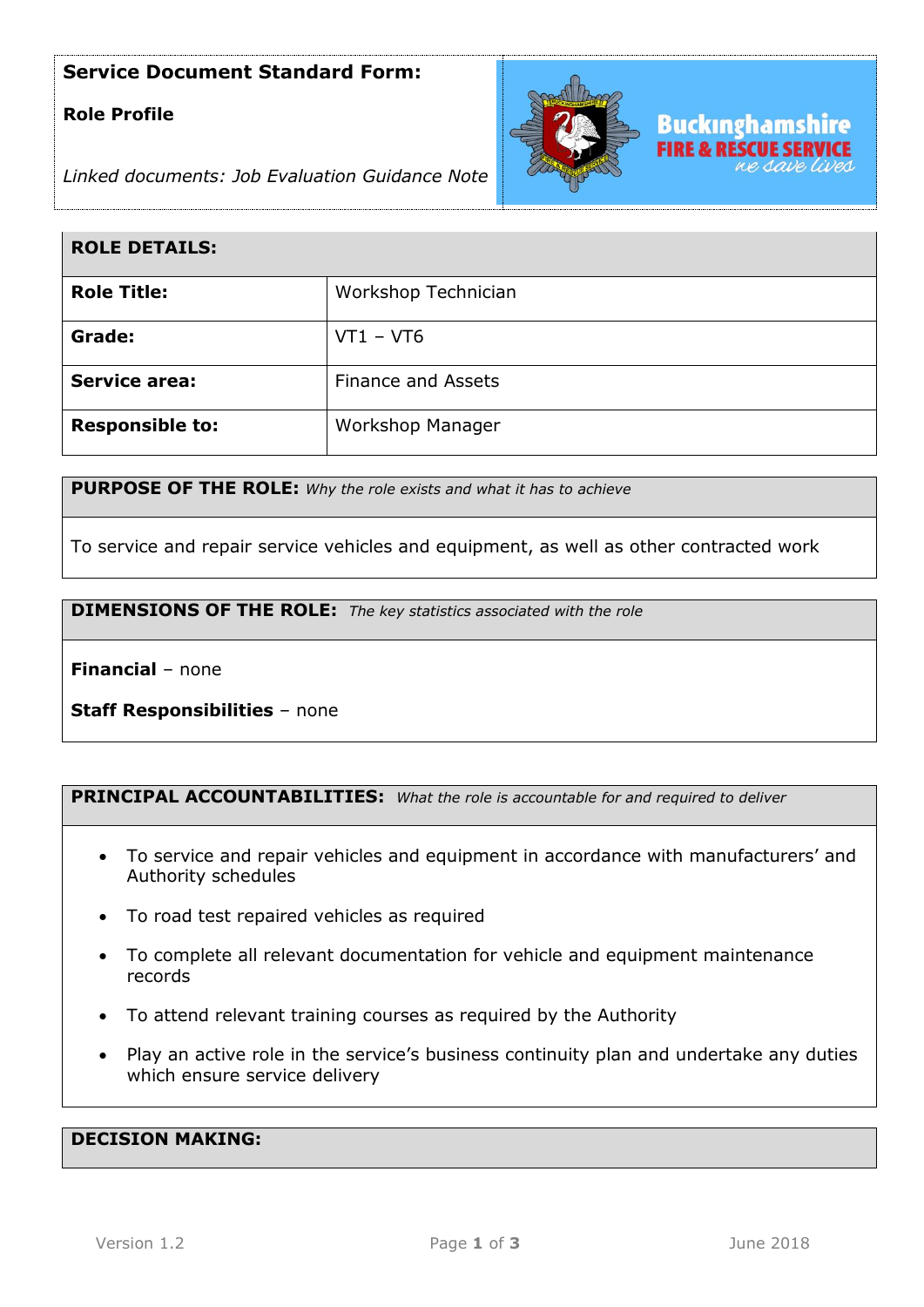# **Service Document Standard Form:**

### **Role Profile**



*Linked documents: Job Evaluation Guidance Note*

#### **Make decisions**:

- roadworthiness/serviceability of vehicles and equipment
- the most appropriate repair or action required
- whether vehicles/equipment need to be taken out of service.

#### **Significant say in decisions**:

As above.

#### **CONTACT WITH OTHERS:** *The frequent contact the role holder has with others and for what purpose*

#### **Internal**:

Frequent contact with operational personnel mainly at station level where communication is required regarding vehicles and work on stations but can have contact with staff at all levels.

#### **External**:

Some contact from time to time with suppliers and contractors for technical information.

#### **PERSONAL REQUIREMENTS:**

- To participate in a programme of continuous personal and professional development relevant to the role
- To demonstrate conduct and behaviours in accordance with the Service policies, values and norms
- To comply with the Services' aims, organisational values and behaviours and their impact on this post
- To be committed to protecting and respecting the privacy of individuals and the responsible handling of personal information
- To ensure all aspects of health and safety are adhered to. Ensuring that all staff, visitors, contractors etc. within the area are in compliance with statutory requirements and Service policies and procedures